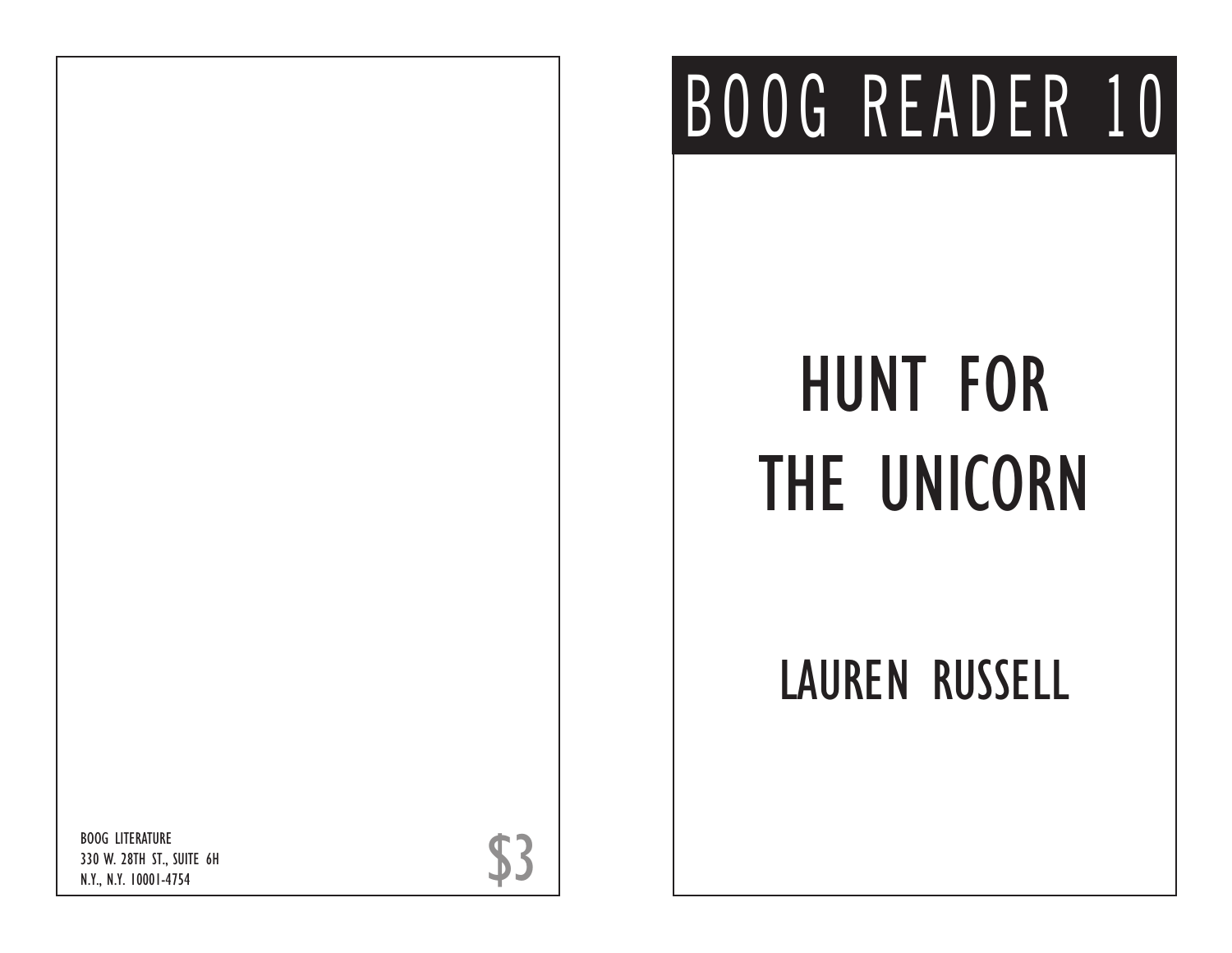*The tapestries began to breathe, expanding, contracting, shifting. It was as if, when the conservators removed the backing, the tapestries had woken up.*

The creature appears at night, on the sidewalk outside the house—a cat, luminously white with red sockets behind pink eyes, elephantine ears, asphyxiatingly triangulated head.

*Hunt for the Unicorn* © Lauren Russell 2013 Boog Reader pamphlets design, DAK. It is set in GillSans Condensed 11, 38, 44, and 53pt; NewsGoth BdCnIt BT 14pt; NewsGoth Cn BT 55pt; NewsGoth CnIt BT 10 and 11pt; and NewsGoth XCn BT 10 and 11pt.

Additional copies of this signed pamphlet are available for \$3 in stores or at events, \$4 mail order. Boog Reader pamphlets are published periodically by Boog Literature. Go to http://www.boogcity.com/boogreaders to view earlier Boog Reader pamphlets.

This is the online version of Boog Reader 10, which was originally published in an edition of 26, all of which were signed and lettered by the poet for her reading at Unnameable Books, Prospect Heights, Brooklyn, June 7, 2013, with Edmund Berrigan, Jessica Fiorini, Joanna Fuhrman, and music by Bob Kerr.

Send SASE or email for catalog David A. Kirschenbaum editor and publisher Boog Literature 330 W. 28th St., Suite 6H, N.Y., N.Y. 10001-4754 www.boogcity.com • editor@boogcity.com • 212-842-BOOG (2664) It might have stepped out of The Unicorn Tapestries, magical creature or medieval European's exotic fantasy.

cat o' nine tail flicks and flails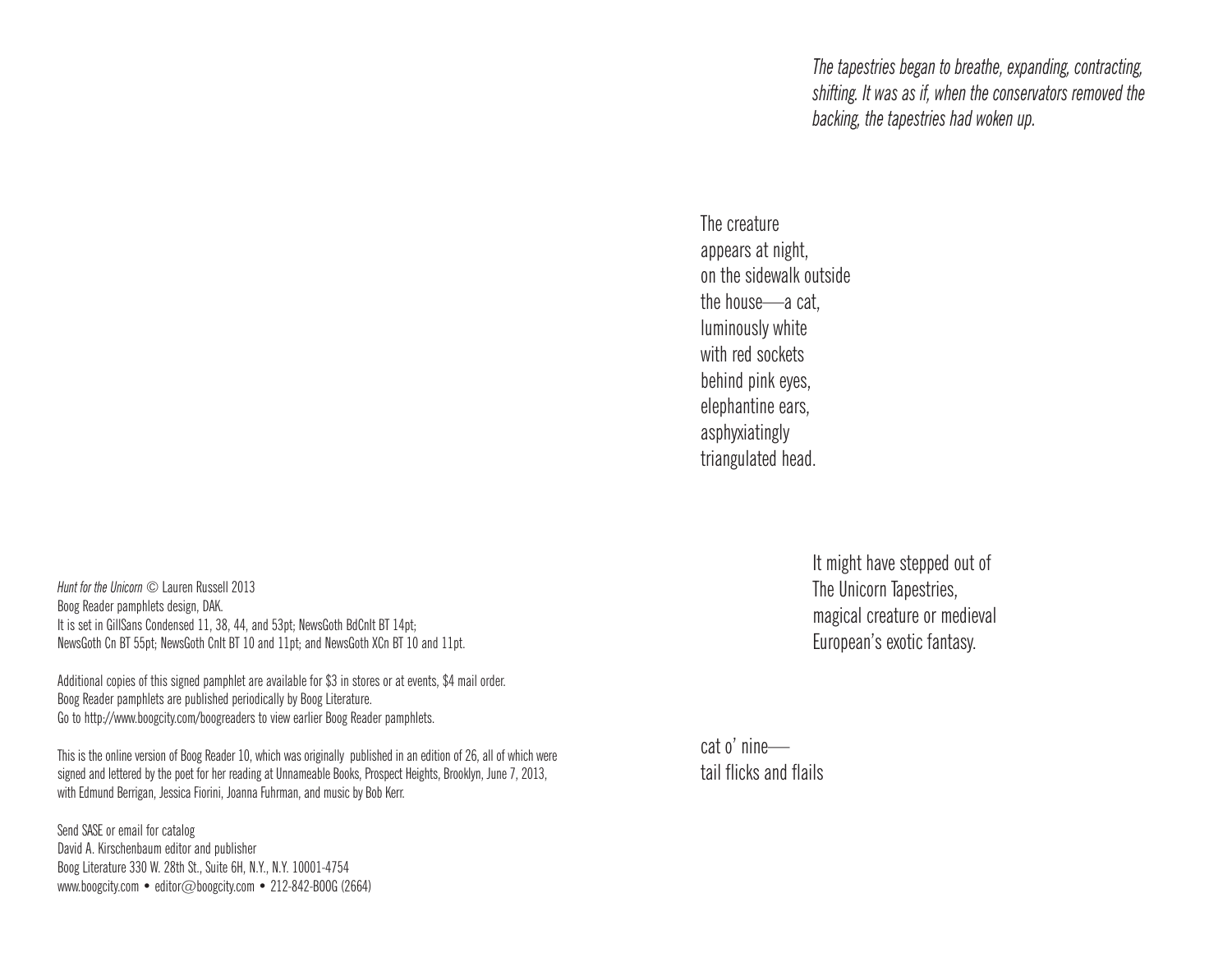In South Carolina a fourteen-year-old black boy named George, all of 95 pounds in 1944 executed for the murder of two white girls on an alleged confession and no other evidence

> Evidence from the Inquisition trial of María González, 1511-1513:

 Their reverences ordered a jar of water poured into her nose and mouth, which was started, and she said she affirmed everything she had said. … The order was given to pour another jar of water. She said, "I speak the truth, I have spoken the truth, I have already spoken the truth, I speak the truth, what I have said is true, I am telling the truth, I do not tell any lies, I have not lied, I have spoken the truth, I have spoken the truth." The jar of water was finished. … Their reverences ordered the water continued, and the cloth placed [over her face]. She said

The unicorn, chased by hunters and hounds, is finally impaled by somebody's spear, a dog at his back; his head and neck retract.

A sister of one of the girls: *Everybody knew that he done it even before the trial they knew he done it. But, I don't think they had too much of a trial.*

Relaxed in person as judaizers:

Marina de Mercado, the woman called "The Patch-Faced," wife of García de Paraja, daughter of Ynés Nuñez de Naxera, resident of Granada. Judaizer who denied the charges, convicted by her witnesses, burned in person. She was a dogmatizer.

María Nuñez, wife of Hernando Gómez, weaver of silks, resident of Granada. Judaizer who denied the charges, convicted, burned in person. …

Beatriz Nuñez, widow of Pedro Alvarez, Portuguese, resident of Granada. Relapsed judaizer, burned in person. She was penanced the first time in Lisbon. …

Lady Ynés Alvarez, wife of Tomás Martínez, constable, judaizer. She went to the *auto* with a paper coronet that signified burning, because she denied the charges. Then she confessed on the scaffolding, and they returned her to the Holy Office without the coronet. She is the sister of Alonso Sánchez's wife; the Inquisition burned her mother.

> The unicorn lives in placid captivity in a final tapestry. Perhaps the afterlife involves lobotomy, or maybe he just got tired of running.